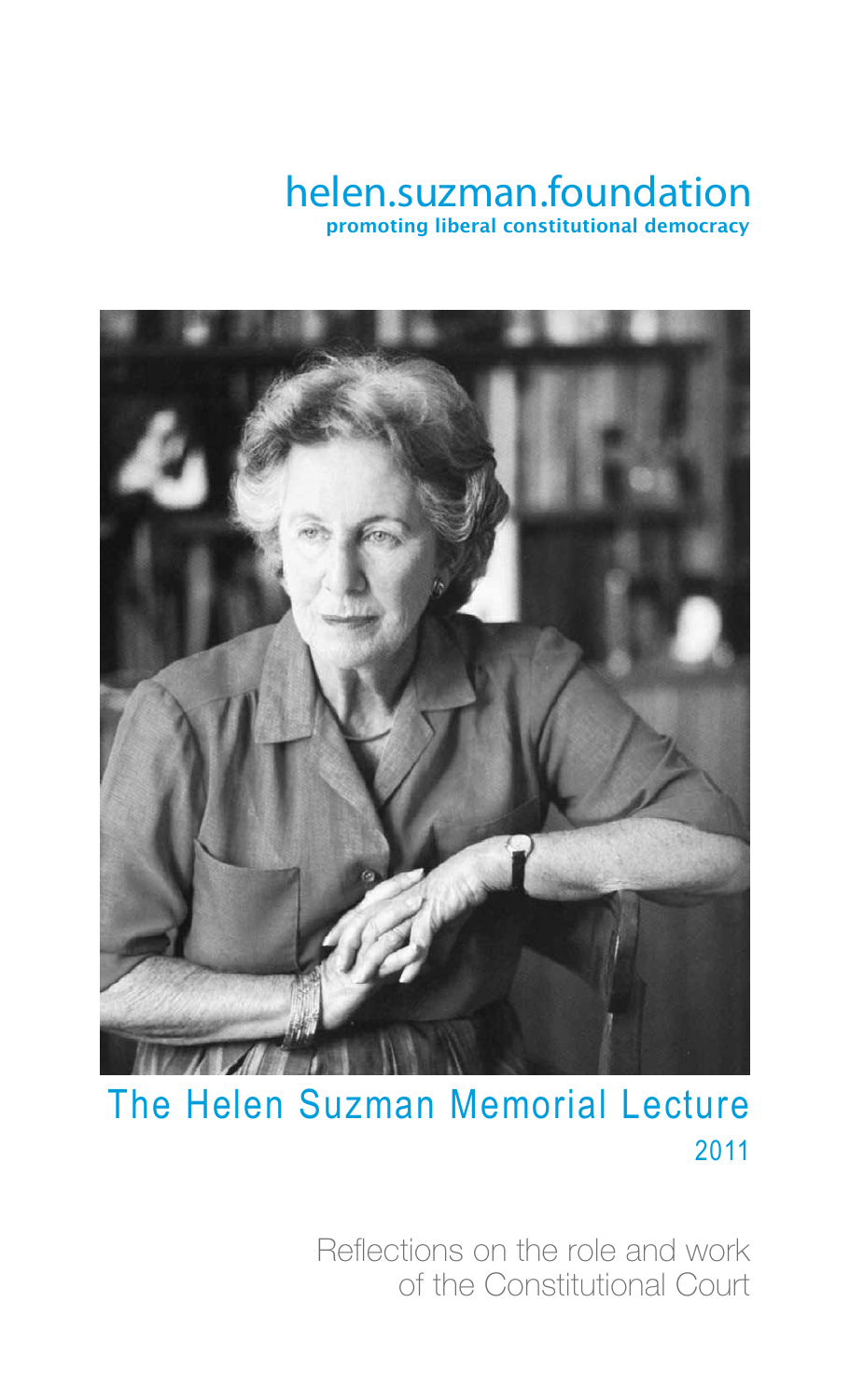

### helen.suzman.foundation promoting liberal constitutional democracy

### **Vision**

Promoting liberal constitutional democracy in South Africa.

### **Mission**

To create a platform for public debate and dialogue – through publications, roundtable discussions, conferences, and by developing a research profile through an internship programme – with the aim of enhancing public service delivery in all its constituent parts. The work of the Helen Suzman Foundation will be driven by the principles that informed Helen Suzman's public life.

These principles are:

- Reasoned discourse;
- Fairness and equity;
- The protection of human rights.

The Foundation is not aligned to any political party and will actively work with a range of people and organisations to have a constructive influence on the country's emerging democracy.

### "I stand for simple justice, equal opportunity and human rights; the indispensable elements in a democratic society – and well worth fighting for." — Helen Suzman

Photography: Caroline Suzman

### Contact Details

Tel +27 11 482 2872 Fax +27 11 482 8468 Email info@hsf.org.za Website www.hsf.org.za Postal address Postnet Suite 130 Private Bag X2600 Houghton 2041 South Africa Physical address 2 Sherborne Road Parktown 2193 Johannesburg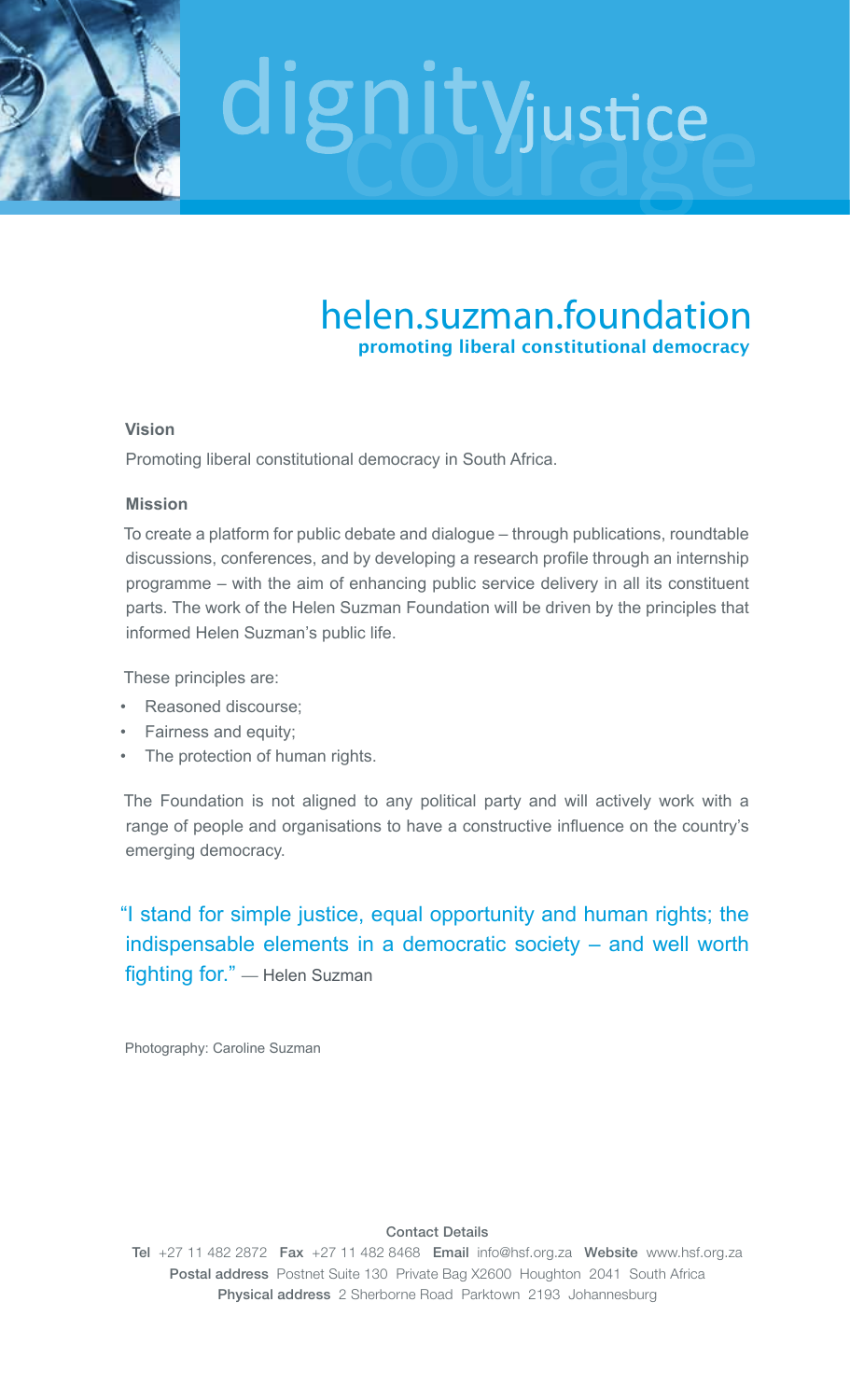# knowledge freedom



Certain public figures have recently made comments about the appropriateness of the Constitution as a framework for our democracy. Some have gone as far as to suggest that the judiciary, or at least some judges, are "counter-revolutionary" and, more recently, that South Africa is in danger of becoming a "judicial dictatorship". Against this backdrop, Judge Kate O'Regan delivered the Helen Suzman Memorial Lecture in which she stressed the importance of the rule of law to a functioning democracy and highlighted the importance of an independent judiciary as the most effective way to limit the abuse of power. Central to these arguments is the doctrine of the separation of powers.

What follows is an edited version of Judge Kate O'Regan's Helen Suzman Memorial Lecture. Ms O'Regan was a Judge of the Constitutional Court from 1994 – 2009. A full version of the lecture can be found at www.hsf.org.za

Ruférie

**Francis Antonie Director**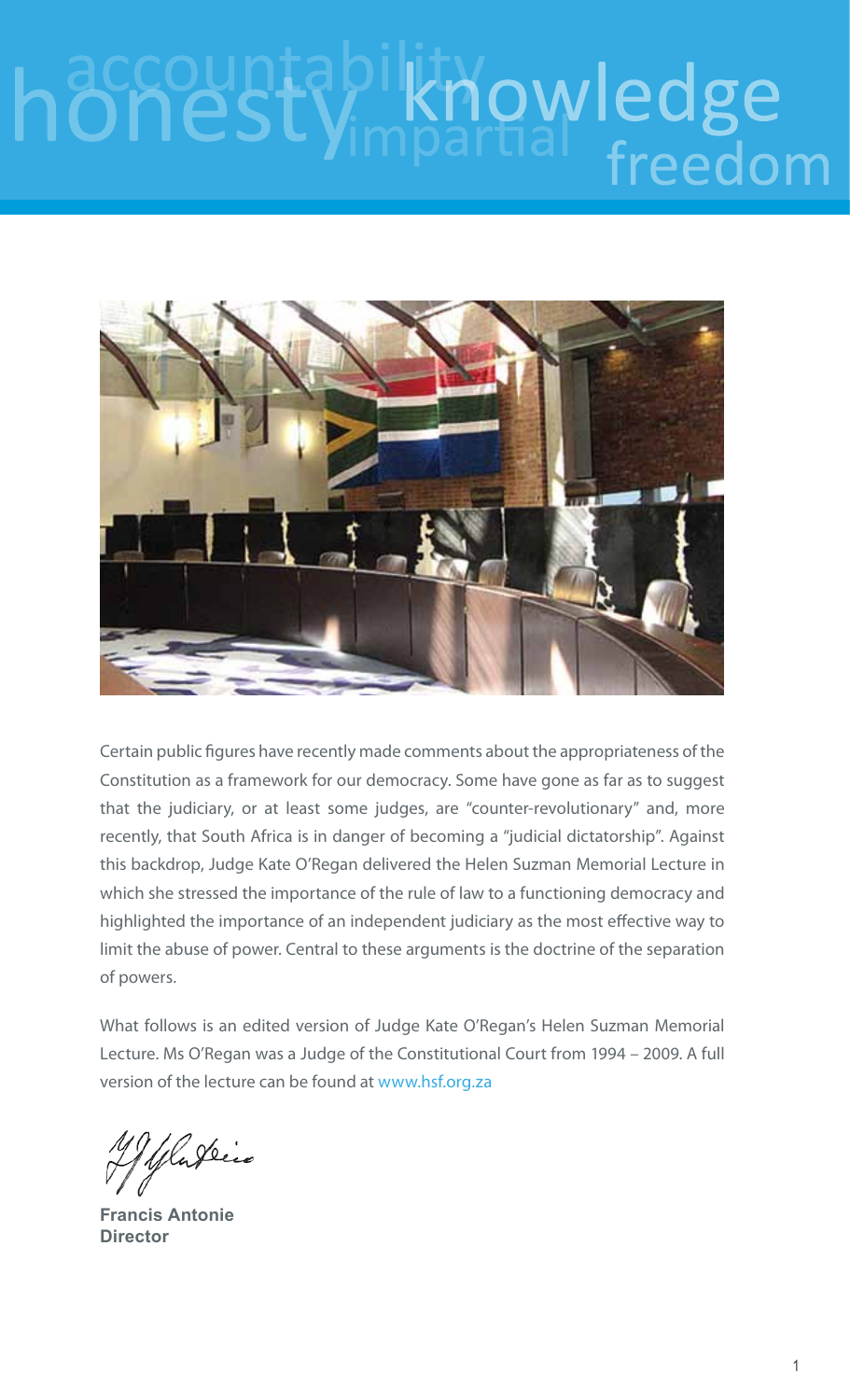

### A Forum for Reason: Reflections on the role and work of the Constitutional Court



*Judge Kate O'Regan*

**The seriousness of purpose that underlay Helen Suzman's approach to her work was exemplary. It recognised that the work of governance and politics is a serious business which needs to be undertaken with vigour, dedication and integrity.** 

Comments by ruling party politicians have been critical of the role of the courts in our constitutional democracy. Two of the most important were made by the President. In July 2011, at the Access to Justice Conference, President Zuma stated that *"political disputes resulting from the exercise of powers that*  *have been constitutionally conferred on the ruling party through a popular vote must not be subverted, simply because those who disagree with the ruling party politically, and who cannot win the popular vote during elections, feel other arms of the State are avenues to help them co-govern the country. This interferes with the independence of the judiciary. Political battles must be fought on political platforms*". In a speech to Parliament to bid farewell to Chief Justice Ngcobo and welcome Chief Justice Mogoeng, the President repeated this concern.

The two themes underlying the President's remarks are that the courts interfere with the power of government to "make policy", and that those who disagree with the ruling party use the courts to "co-govern" the country. The relationship between the judiciary, executive and legislature in a constitutional democracy is often tense, for the very reason that the relationship is structured to ensure that the power of each is checked by another. This is the "separation of powers", and it protects the individual from the abuse of power by the state. As the contours of the doctrine are uncertain, we should not immediately be alarmed over debates about the proper ambit of judicial power.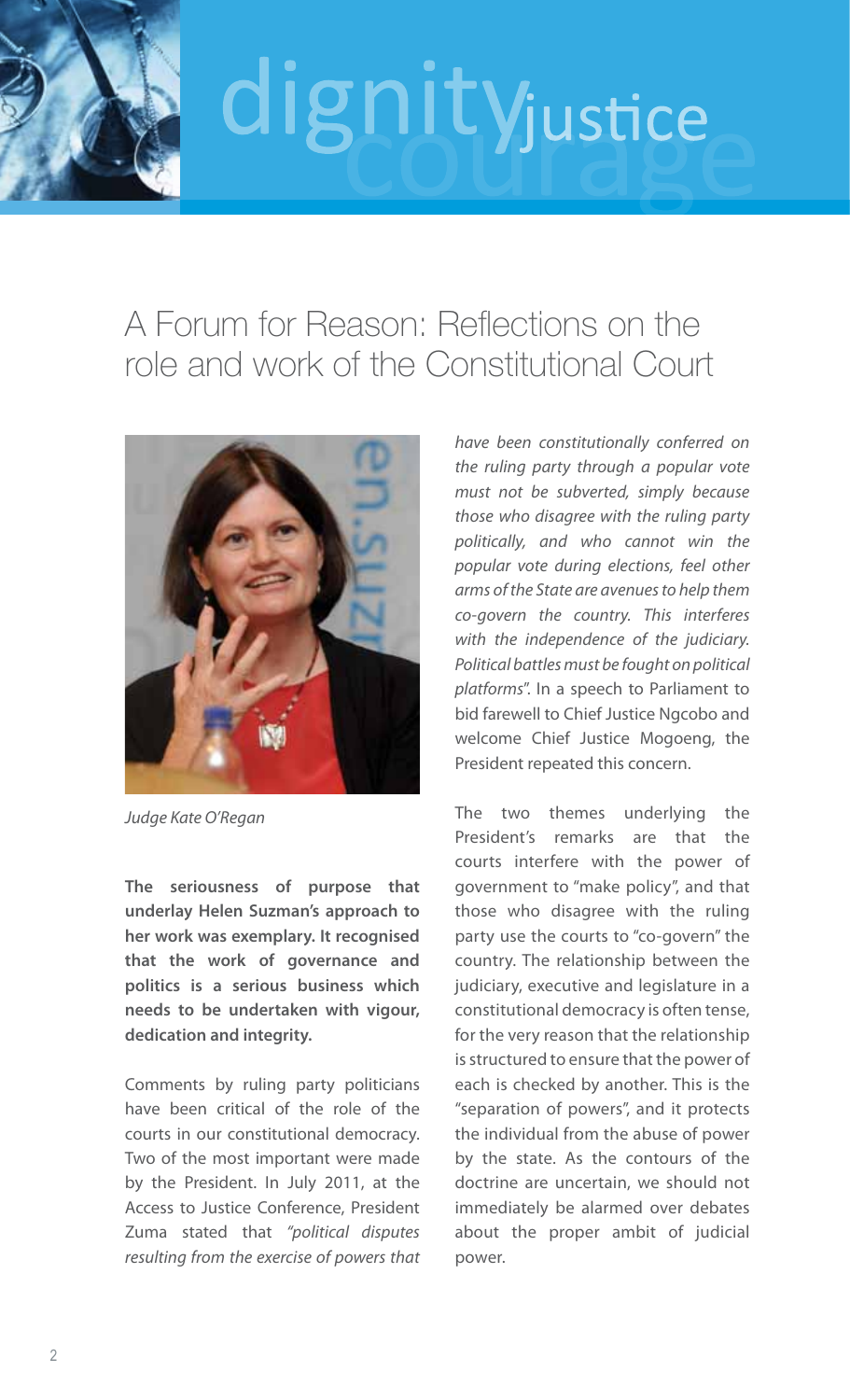## knowledge hon freedom



### The Constitution sets the parameters for the exercise of public and private power

The current nature of the South African state places the Constitutional Court as the final court of appeal in the interpretation or enforcement of constitutional provisions. The Bill of Rights includes more than traditionally recognised civil and political rights – it also seeks to give expression to environmental rights, just administrative action, access to information, and socio-economic rights. As such, any law or conduct inconsistent with the Constitution is invalid. Obligations imposed by the Constitution must

be fulfilled. The Constitution sets the parameters for the exercise of public and private power. Thus, the corollary of constitutional supremacy is judicial review which permits courts to determine which conduct is constitutional.

Logically, a court must declare law or conduct that is inconsistent with the Constitution to be invalid to the extent of its inconsistency. Only the Constitutional Court is able to declare legislation and Presidential conduct invalid. This form of judicial review cannot be seen as thwarting or frustrating the democratic arms of government – instead it must be seen as holding those who exercise public power accountable to the people.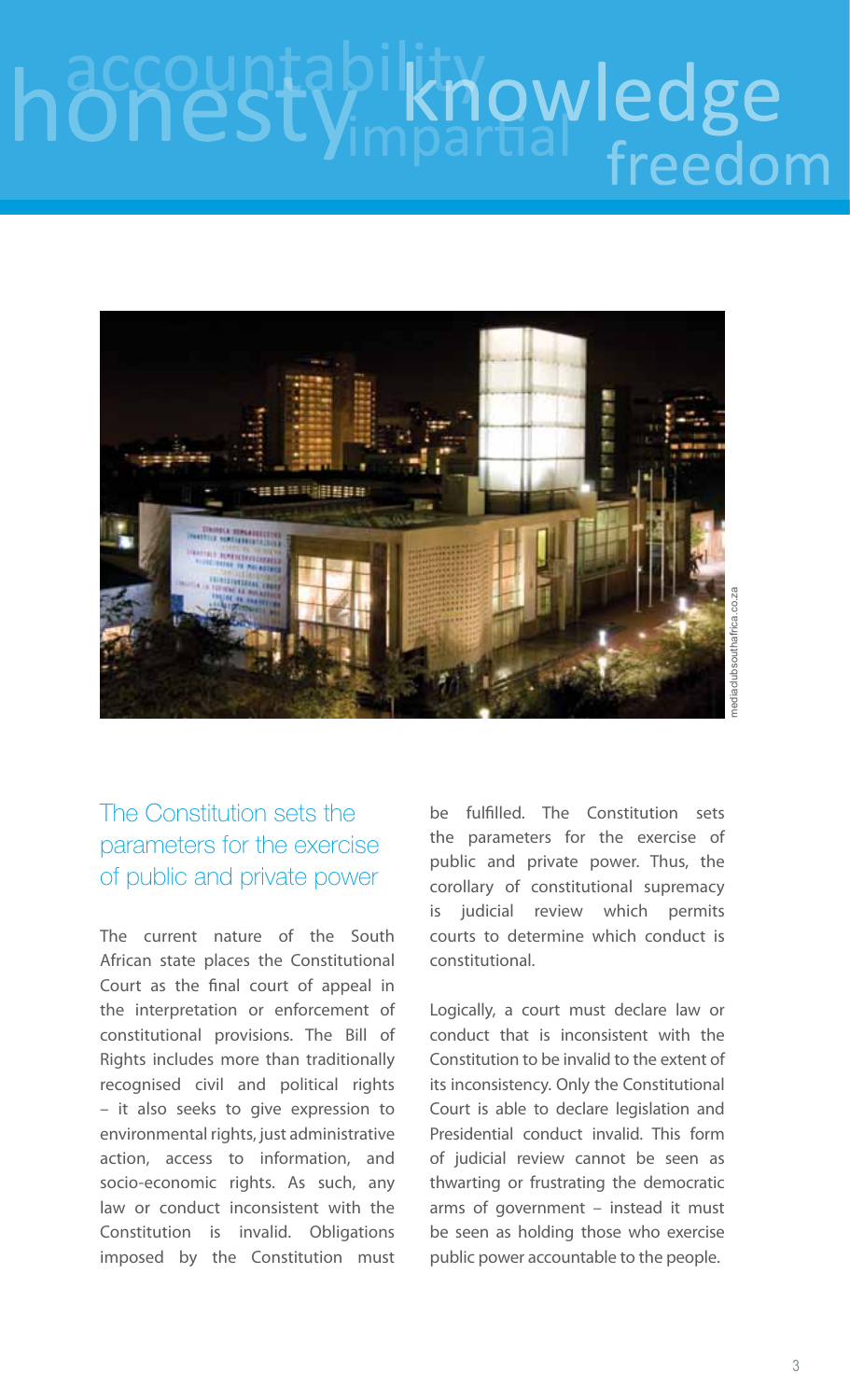Since its inception the Court has handed down 422 judgments. This is not a prodigious judicial output, but needs to be assessed on three considerations. The Court has eleven members - all sit in every case. This is valuable, but slows down the process of decision-making. A quorum is eight. In addition, the Court receives more applications than it enrols for hearing by a ratio of more than 3:1. Each judge considers each application, unlike other appellate courts. Some of the issues determined have also been the most difficult considered by courts anywhere.

Amongst the difficult issues considered by the Court are:

- The abolition of the death penalty (S v Makwanyane and Mchunu). This case set the parameters, the function and the scope of the new Bill of Rights, which put South African law firmly beyond its oppressive and discriminatory past;
- • *Alexkor Ltd and Another v Richtersveld Community and Others,* which drew the line under forced removals and discriminatory land dispossession;
- • *The Government of the Republic of South Africa v Grootboom and The Minister of Health v Treatment Action Campaign* judgments which demonstrated the extent of legal intervention in relation to the state's socio-economic obligations.

These are just some examples of the Court's interpretation and protection of socio-economic rights, interpretation of the constitutional structure, and interpretation of other provisions of the Constitution.

In 147 cases the Court has been required to determine whether a provision in an Act is inconsistent with the Constitution. Ninety were found to be inconsistent. There have been thirteen successful challenges to provisions regulating "constitutional structure" – issues such as the powers of the President, Parliament, provincial and local government. The Court has only had to consider the constitutional validity of the conduct of the Office of the President seven times. Under President Zuma there has been one successful challenge - the purported extension of the term of Chief Justice Ngcobo.

… all policy must comply with the constitutional constraints of legality, rationality and compliance with the Bill of Rights.

The Bill of Rights stipulates that *"the development and implementation of national policy"* is a task for the executive. The Constitution does not define "policy". The Shorter Oxford English Dictionary defines policy as "a course of action adopted and pursued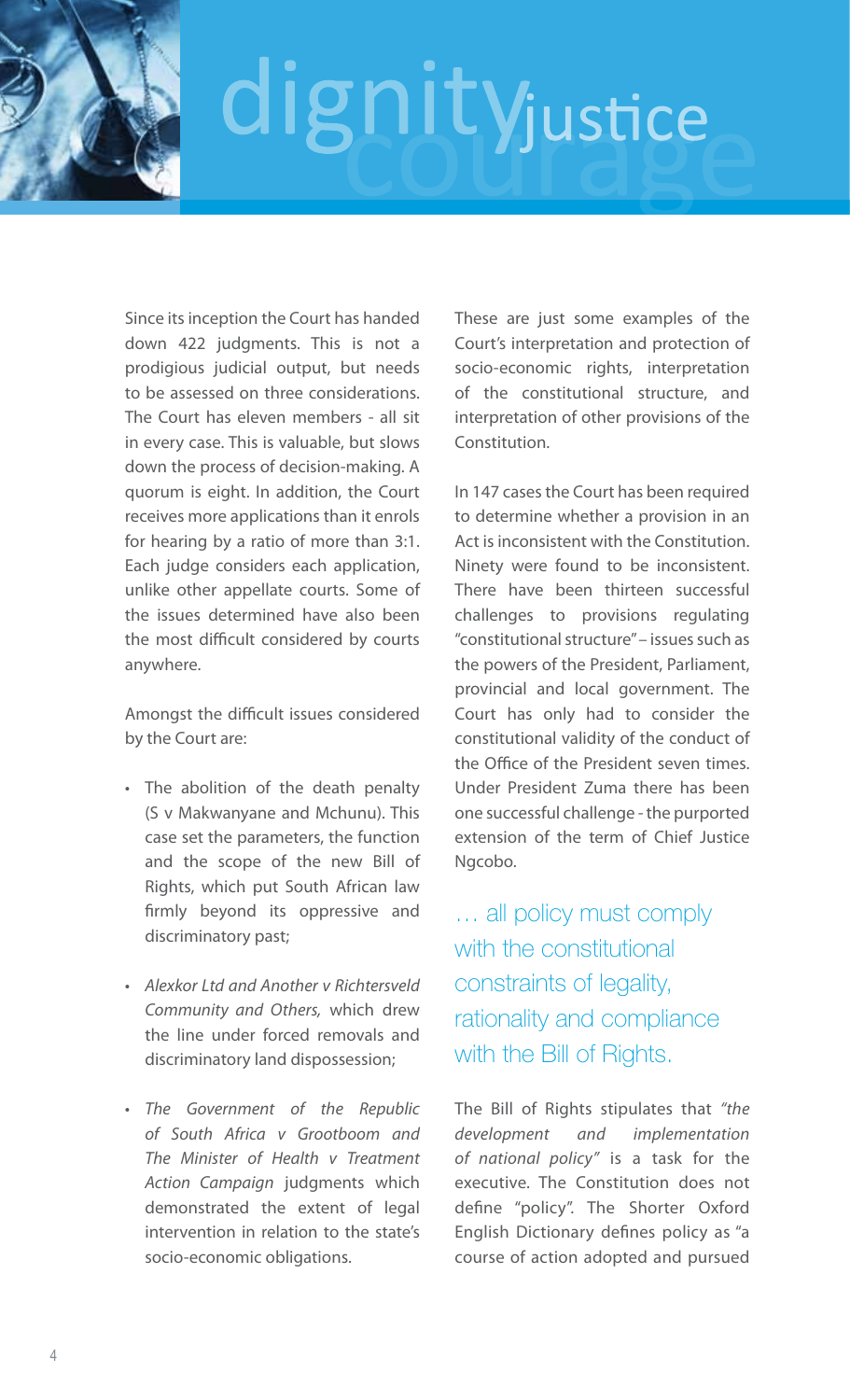## knowledge hon freedom



by a government." Different legal tools can be used to implement policy – legislation, regulations, executive instructions, or the conduct of officials. Each tool has different constitutional and legal implications. The Court does not prescribe to the Executive or Parliament which tools they should make use of to implement policy, but only that all policy must comply with the constitutional constraints of legality, rationality and compliance with the Bill of Rights.

… the principle of legality is based on the rule of law – a founding principle in our democracy.

### **Legality**

Where policy is pursued through "administrative action", there are two additional requirements to be determined:

- What constitutes administrative action?
- • What do procedural fairness and reasonableness require?

Government conduct must have a legal foundation in the Constitution or in legislation. Thus, the principle of legality is based on the rule of law – a founding principle in our democracy.

In *Justice Alliance of South Africa v President, RSA* the Court rejected section 8(1) of the Judges' Remuneration and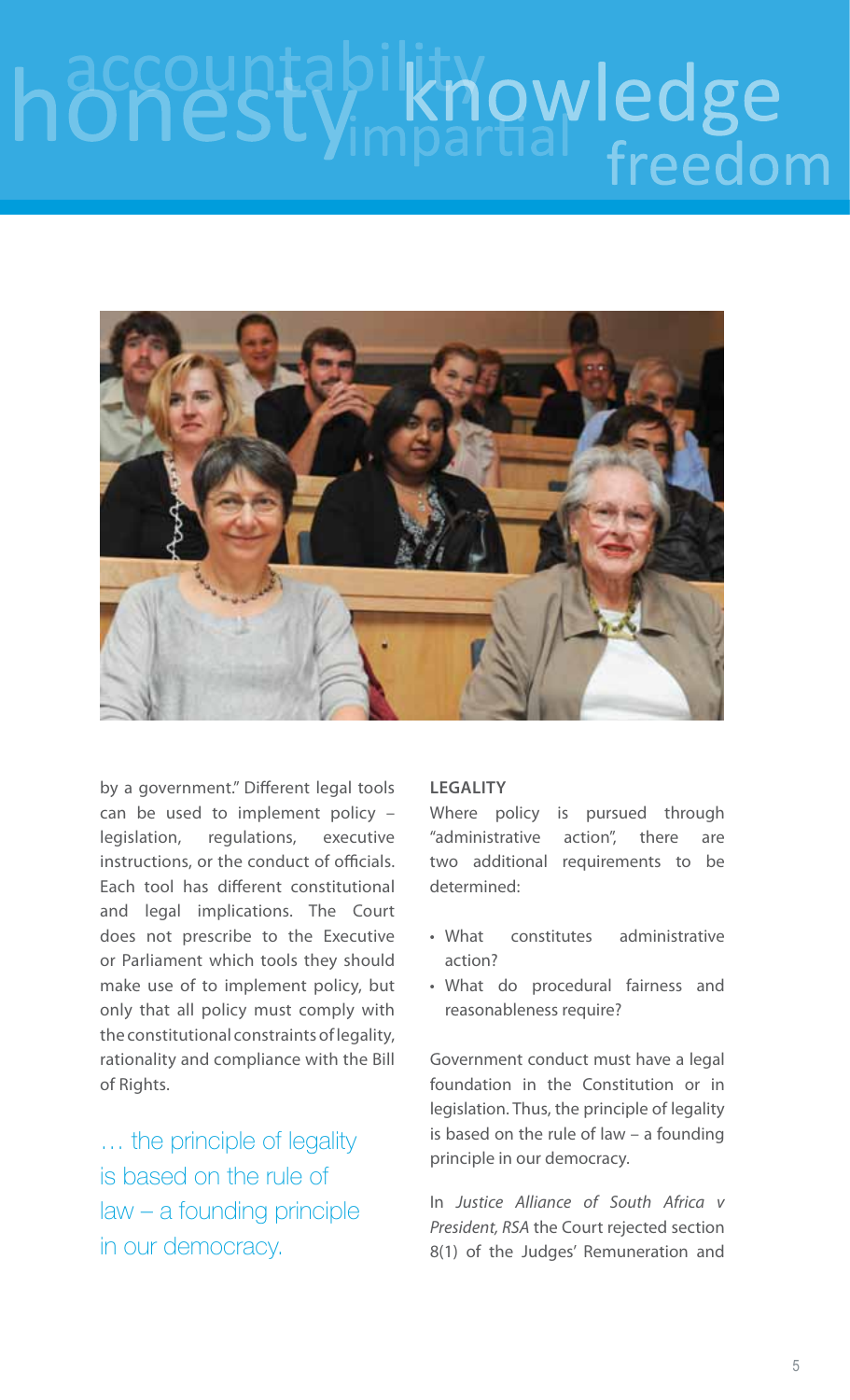Conditions of Employment Act, 2001. This section purported to confer a power upon the President to request a Chief Justice, who is eligible for discharge, to continue to perform active service "for a period determined by the President". The Court held that *"this kind of openended discretion may raise a reasonable apprehension that the independence of the Chief Justice, and by corollary the judiciary, may be undermined by external interference from the executive. The truth may be different, but it matters not. What matters is that the judiciary is seen to be free from external interference."* Without an independent judiciary, government policy which may be detrimental to sections of society cannot be held accountable to a standard. Under these circumstances everyone is worse off.

### **Rationality**

Rationality requires that there be some link between the purpose of the action or legislation, and the terms of the legislation or character of the conduct. This is the "some rhyme or reason" rule – if there is some degree of rationality to what the legislature or executive seeks to do it will probably pass the rationality test.

In the *Pharmaceutical Manufacturers* case, new legislation was enacted regulating the manufacture, sale and possession of medicines. When it was brought into force, the regulations necessary to make the Act effective had not been created. Although the new Act repealed the old Act, the latter was virtually ineffective without regulations. This defect was held *"explicable only on the grounds of error".* 

Only the Bill of Rights significantly constrains the government in making policy.

### **The Bill of Rights**

Only the Bill of Rights significantly constrains the government in making policy. Yet even the rights in the Bill are not absolute; they do not always take precedence over other concerns. Where important public interests require the limitation of rights, the Bill permits this.

Any challenge must address the following two questions:

- • Does the legislation limit a right entrenched in the Bill and,
- Is the limitation "reasonable and justifiable" in an open and democratic society based on human dignity, equality and freedom?

This is a proportionality analysis. Here the government has the opportunity to set out its reasons for the limitation, and for the legitimacy of its purpose and method.

… our new order establishes a "culture of justification" in which … every exercise of power is expected to be justified;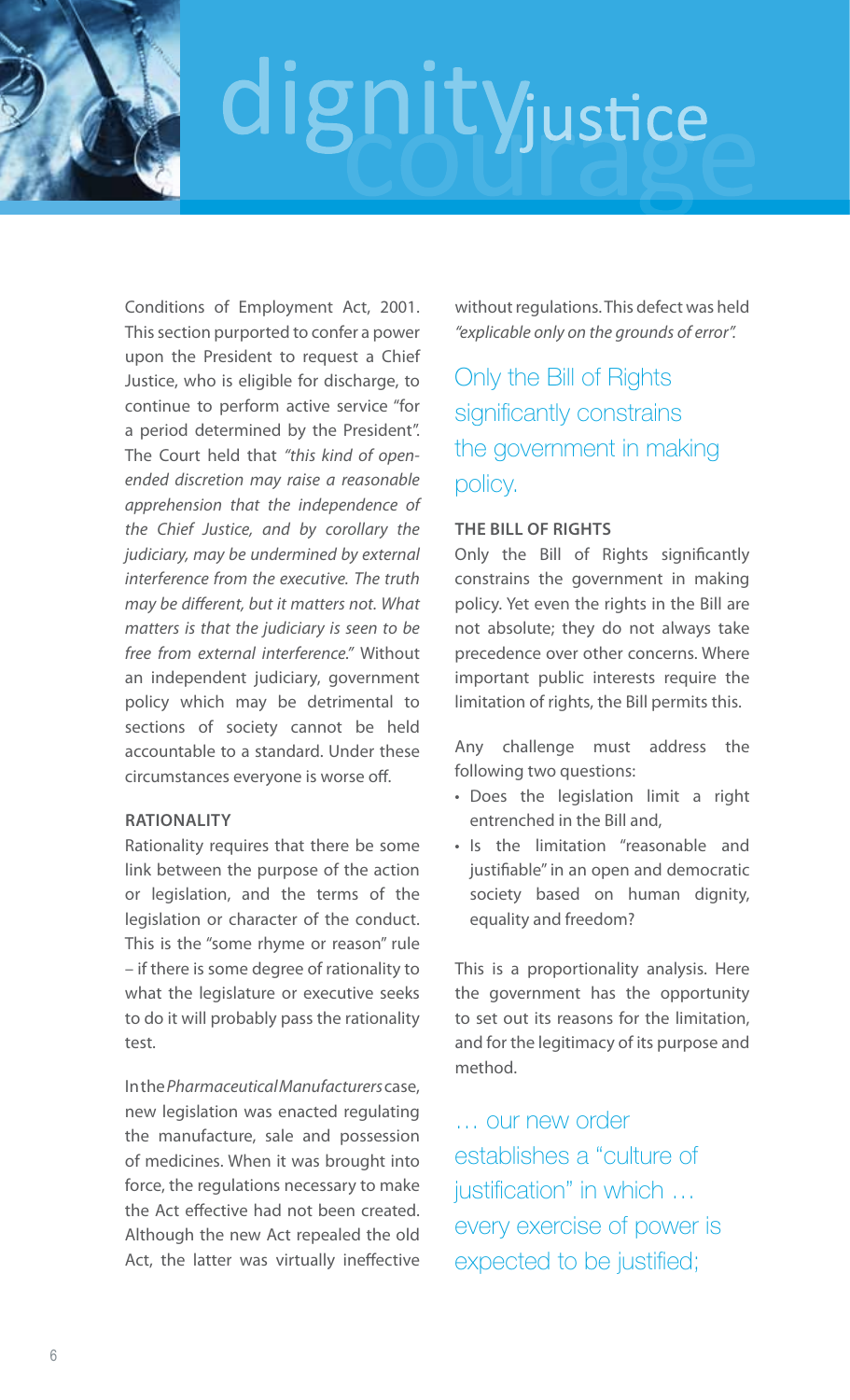## knowledge hone freedom



In Etienne Mureinik's celebrated formulation, our new order establishes a "culture of justification" in which "*… every exercise of power is expected to be justified*; *in which the leadership given by government rests on the cogency of the case offered in defence of its decisions, not the fear inspired by the force at its command. The new order must be a community built on persuasion, not coercion.*"

Section 2 of the Constitution states: *"This constitution is the supreme law of the Republic; law or conduct inconsistent with it is invalid, and the obligations imposed by it must be fulfilled."* 

Read together, it is clear that the government is obligated to justify its

exercise of public power and that citizens have the right to hold those in power accountable for their decisions.

The most difficult jurisprudential aspect of socio-economic rights is determining the extent of the positive obligation such rights impose upon government to act to achieve the right. The state must take reasonable legislative and other measures, within its available resources, progressively to achieve the realisation of these rights.

Overcoming this difficulty is highlighted in two cases:

• In the *Grootboom* case, where the Court held that the government's housing policy was in breach of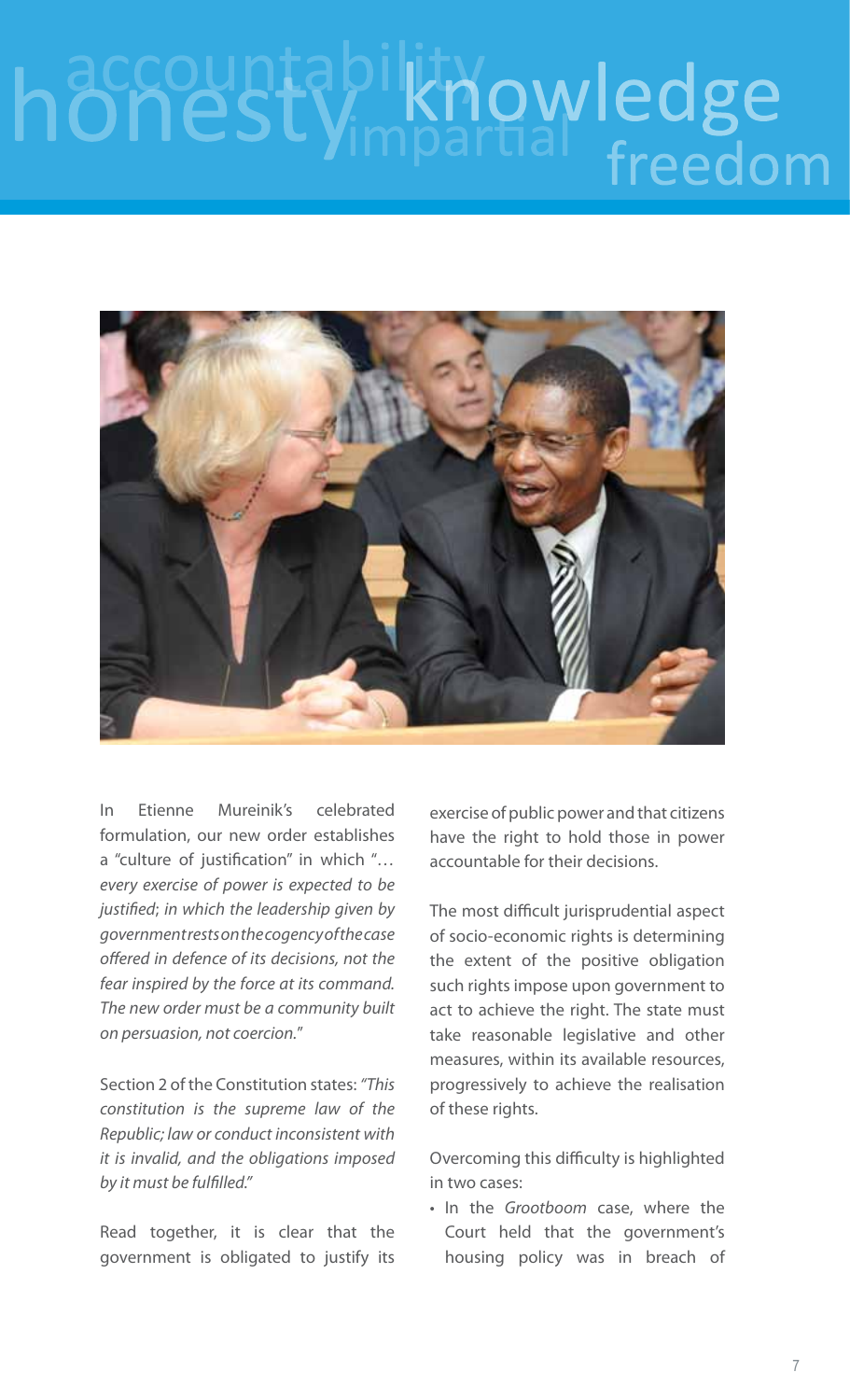



section 26 of the Constitution, in that it failed to "*provide for any form of relief to those desperately in need of access to housing"*, and ordered the government to amend its programme;

• In the *Treatment Action Campaign* case, where the Court held that the policy that Nevirapine be administered to pregnant mothers living with HIV at only two clinics per province, was in breach of section 27 of the Constitution. The government's positive obligation was to take reasonable steps, within its available resources, to progressively achieve the right of access to health care. The policy had to be expanded to all clinics that could administer Nevirapine.

Some may argue that it is precisely these

judgments by the Court which have undermined the government's ability to govern and have allowed those who are not democratically elected, to co-govern through the courts.

Is this the case? Have the courts permitted "co-governance"?

Section 34 of the Constitution guarantees the right of access to courts when the applicant believes that policy adopted by government infringes rights. If the policy does not infringe rights, then litigation will fail; if the policy does, then an order of invalidity will be the result. The right to approach the courts is as much a constitutional right as are the powers vested in the President to govern. These are the only grounds for challenging government's actions. They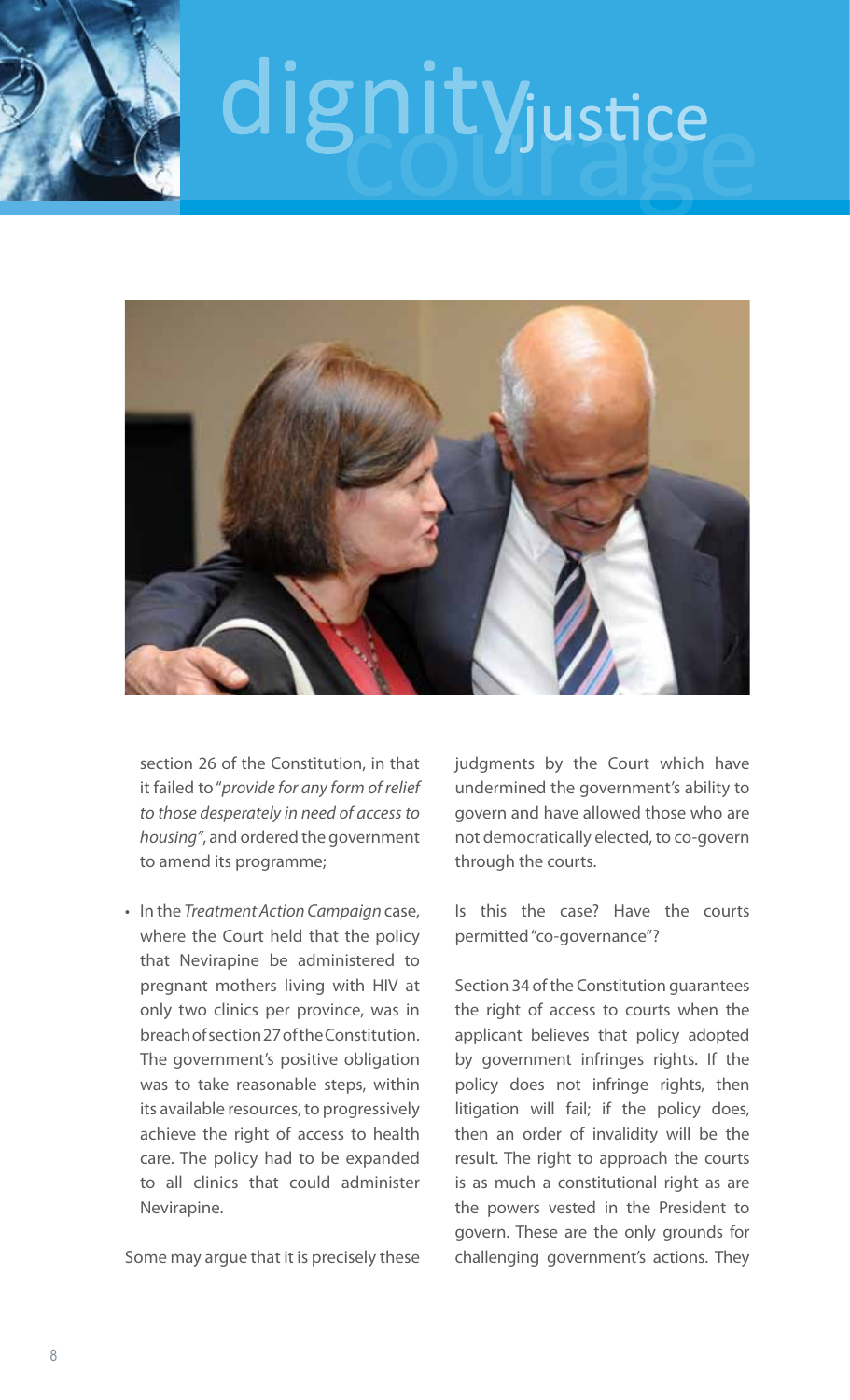## knowledge hone freedom



"a jurisprudence of accountability" … ensures that the responsibility for government remains the legislature and executive's, but insists they account, if challenged, through the courts.

do not diminish government's capacity to govern nor entitle citizens to co-govern.

South Africa remains a society deeply scarred by its history. There is a great burden on government, in particular, to address our historic legacy. Courts need to be modest about the judicial role in addressing this legacy. The

legislature is democratically elected, the vote is precious and the principle of democracy dear. Courts acknowledge this. South African courts have avoided the "jurisprudence of exasperation" decisions that express judges' exasperation with the state of affairs in the country.

Instead, we should insist on "a jurisprudence of accountability" that ensures that the responsibility for government remains the legislature and executive's, but insists they account, if challenged, through the courts. Disagreement with court decisions must not deter the courts from performing their constitutional mandate, and Courts must carry out their constitutional role with integrity and with seriousness of purpose.